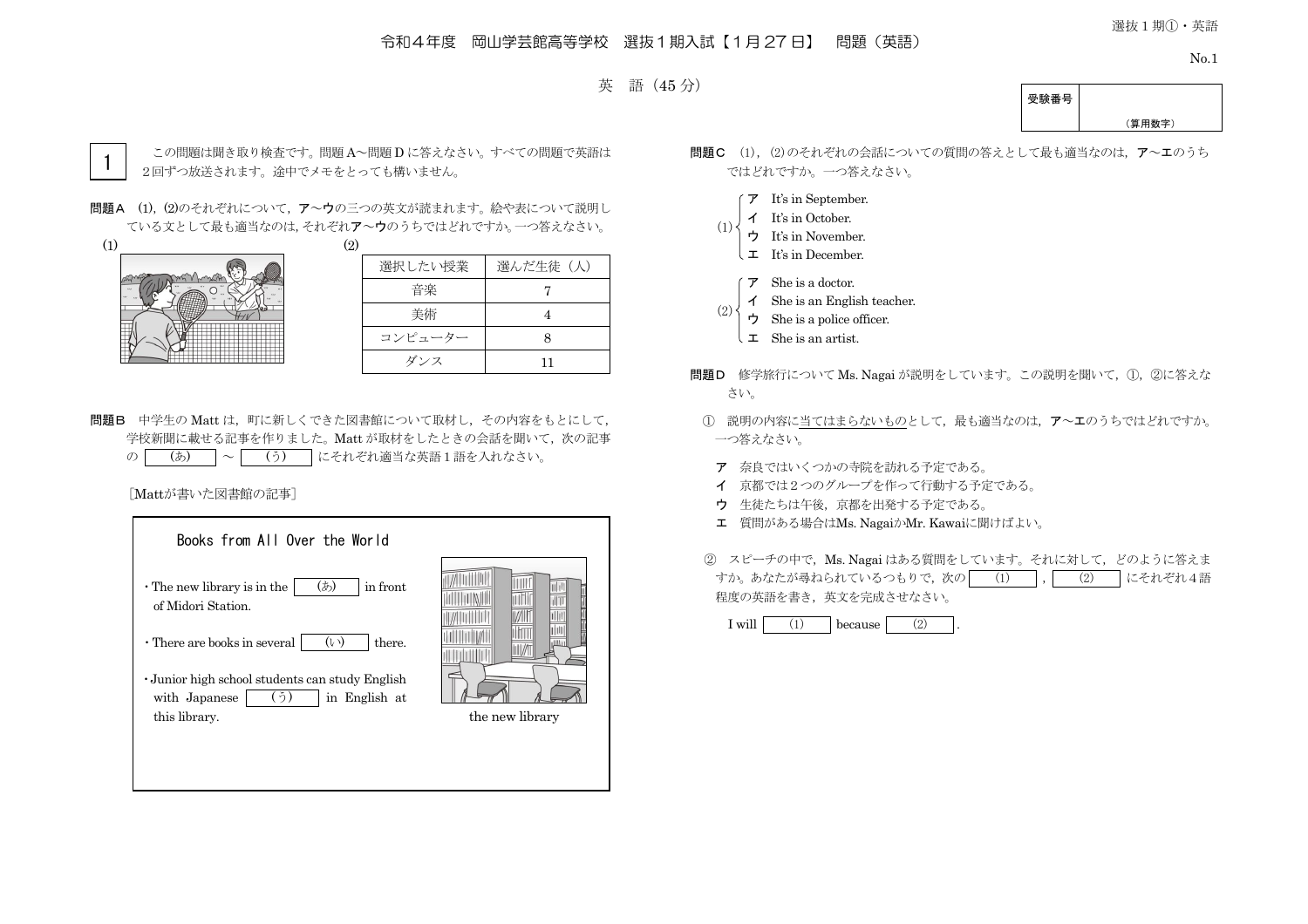受験番号

2

Mami と友人の Josh が,イベントのちらし(leaflet)を見ながら会話をしています。 次の英文は、イベントのちらしと会話の一部です。(1) ~ 6に答えなさい。

#### イベントのちらし

# Our  $(5)$  Event ; Make *Miso* with Soybeans

Miso is a traditional Japanese seasoning that can be made at home. January and February are the coldest months of the year, and they are the best season for making miso. Making miso is easier than you think. Why don't you enjoy making miso with your friends or family ? Each group will make about 1 kilogram of *miso* in this event.

Day :  $(v)$ , January 22 Time : 10:00 a.m.  $\sim$  4:00 p.m. Place : Kitchen room, Bizen Hall Fee  $: 5,000$  yen for one group Quota : 20 people



To join us, call 0●0-××××-△□△□ (Ms. Hirose 6:00 p.m.  $\sim$  9:00 p.m.) by January 10.

〔注〕

- \* Japanese people can also join this event.
- \* You don't have to prepare the ingredients for miso.
- \* Bring your lunch, apron and takeaway containers with you. You can eat the miso you will make in this event in November.
- Josh : Mami, I got this leaflet from one of my friends. The word *miso* is  $\frac{1}{(2)}$  write here. Is this the *miso* used for *miso* soup?
- Mami : Yes. *Miso* is a seasoning used in *miso* soup.
- Josh : I didn't think I could make it by myself ! Is it made from soybeans ?
- Mami : Yes, it is. Salt and some grains are used for it, too.
- Josh : Oh, you know a lot about miso.
- Mami : Yes. I have  $\langle \hat{\chi} \rangle$  made it, but my grandmother makes it at home every year. It's delicious.
- Josh : I have loved *miso* soup since I came to Japan, so I'm very interested in this event. However, there is one problem. The fee for this event is too expensive for me.
- Mami :  $\vert$  (お) have to pay for it ?
- Josh : 5,000 yen for one group.
- Mami : I see, Josh. I have an idea. Can I join you with my parents and brother? Then, you need only 1,000 yen. I'm sure they will want to join this event. They are free on Saturdays and like cooking very much.
- Josh : Oh, thank you so much, Mami !

|                                                                                                                                                                                                                                                                                                     | メ州 田 つ                          |
|-----------------------------------------------------------------------------------------------------------------------------------------------------------------------------------------------------------------------------------------------------------------------------------------------------|---------------------------------|
|                                                                                                                                                                                                                                                                                                     | (算用数字)                          |
| 注〕<br>soybean 大豆<br>調味料<br>seasoning<br>fee 料金<br>quota 定員<br>エプロン<br>takeaway container 持ち帰り用容器<br>apron<br>grain 穀物                                                                                                                                                                               | kilogram キログラム<br>ingredient 食材 |
| (5)<br>① イベントのちらしとして, <br>どれですか。一つ答えなさい。                                                                                                                                                                                                                                                            | に入れるのに最も適当なのは、ア~エのうちでは          |
| Spring<br>イ Summer<br>ウ Autumn<br>ァ                                                                                                                                                                                                                                                                 | エ Winter                        |
| $\circled{2}$<br>(え)<br>$(\vee)$<br>のうちではどれですか。一つ答えなさい。                                                                                                                                                                                                                                             | に入れる英語の組み合わせとして最も適当なのは、 ア~エ     |
| $(\vee)$<br>Saturday<br>$(\dot{z})$<br>ァ<br>never<br>$(\vee)$<br>Saturday<br>$(\dot{z})$<br>often<br>イ<br>Sunday<br>$(\vee)$<br>(え)<br>ゥ<br>never<br>$(\vee)$<br>Sunday<br>(え)<br>often<br>工                                                                                                        |                                 |
| 下線部(う)の単語を、最も適当な形に変えて書きなさい。<br>$\circledS$                                                                                                                                                                                                                                                          |                                 |
| $(\ddagger$ s)<br>あなたが Mami になったつもりで, <br>$\circled{4}$                                                                                                                                                                                                                                             | に4語以上の英語を書きなさい。                 |
| ⑤ イベントのちらしと会話から読み取れる内容として最も適当なのは、ア~エのうちではどれ<br>ですか。一つ答えなさい。                                                                                                                                                                                                                                         |                                 |
| People can join this event on the Internet on January 5.<br>ア<br>This event is 6 hours long, and you need to bring your lunch.<br>イ<br>Josh has liked <i>miso</i> soup since he lived in his country.<br>ゥ<br>Mami's grandmother is good at making <i>miso</i> , so she will make it for Josh.<br>ᅩ |                                 |
|                                                                                                                                                                                                                                                                                                     |                                 |
|                                                                                                                                                                                                                                                                                                     |                                 |
|                                                                                                                                                                                                                                                                                                     |                                 |
|                                                                                                                                                                                                                                                                                                     |                                 |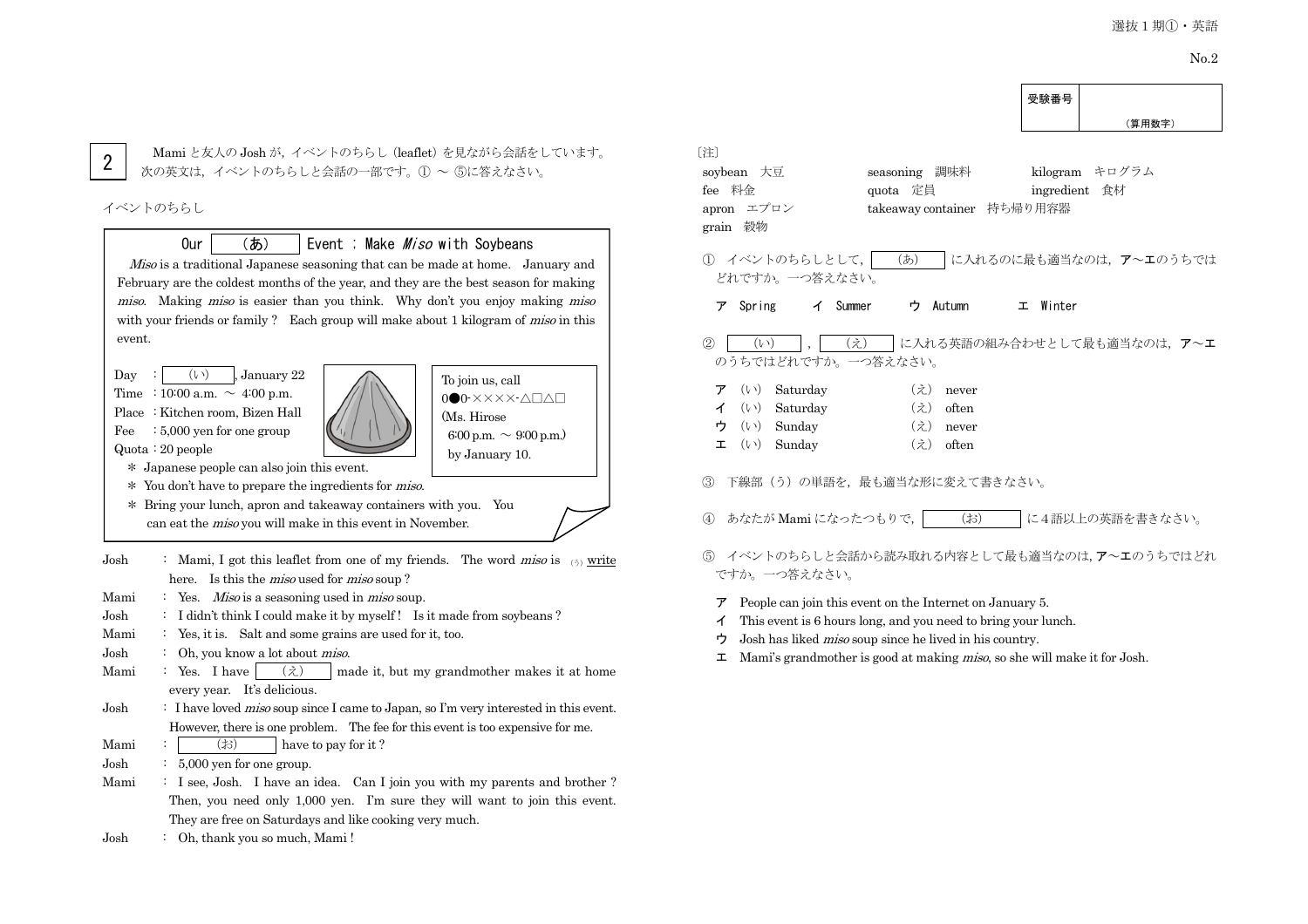No.3



 $3$  │ 留学生の Mark は, 新しくできたベーカリーのちらしについて, 中学校のクラスの友人の 会話 〔注〕curry donut(s) カレーパン<br>3 │ Yavoi と今話をしています、右のページの(1)〜(8)けそのときのこ人の今話です。今話の内 Yayoi と会話をしています。右のページの(1)~(8)はそのときの二人の会話です。会話の内 容に合うように,書き出しに続けて, ① に2語以上の, ② に3 語以上の英語を書き,会話の英文を完成させなさい。ただし,数字も英語で書くこと。なお, 会話は(1)~(8)の順に行われています。

ベーカリーのちらしの一部

# カレーパン専門店「ザ・カリー」

さまざまな種類のカレーパンを用意して 皆様のお越しをお待ちしております

オープン記念! 2,000 円より多くお買い上げの方に, オリジナルバッグを進呈!

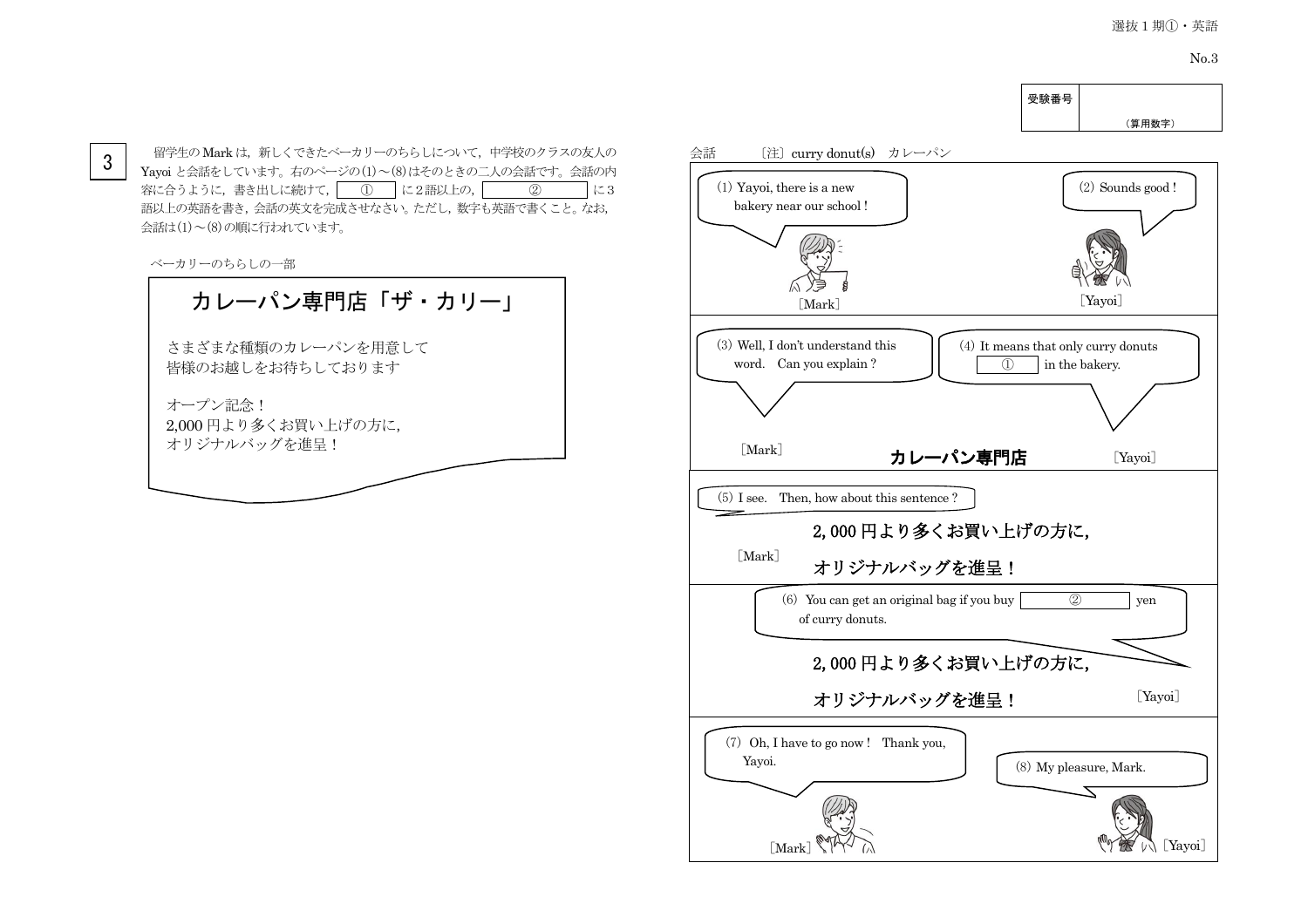(算用数字)

4

Lee 先生の英語の授業で, Mark, Ren, Kate の3人は新聞について発表しました。 次の英文は,3人の発表と,それを聞いて Fumika が書いたノートの一部です。① ~ ⑤ に答えなさい。

#### ■ 発表

- Ms. Lee : In a 2019 survey, about 70% of junior high school students said they didn't read newspapers. Do you usually read a newspaper ? Let's start with Mark.
- Mark : I don't read a newspaper. I can watch and read news on TV and on the Internet. My father watches news programs on the Internet, too. He says, "News is reported more quickly on the Internet than in newspapers and on TV." I think he is right. Also, newspapers come every day. That is a problem because they keep piling up. It's hard to throw all of them away on garbage days. So I don't think we need newspapers.
- Ms. Lee : I see. Thank you, Mark. Certainly, we can get new information more quickly on the Internet. Now, let's listen to Ren.
- Ren : I check the news and the weather forecast on TV. The presenter explains them, so I can understand them easily. But I read a newspaper every morning because it has my favorite four-frame comic strip. I also read a column that my favorite musician writes every week. Another thing I like about newspapers is the readers' letters. By reading them, I can learn that there are many people who have different opinions from mine.  $(5)$
- Ms. Lee : Thank you, Ren. As you say, a newspaper has many kinds of information in it. So, when you read all of the articles in a newspaper, you can learn things that didn't seem  $(1)$  to you at first. OK, Kate, please tell us your opinion.
- Kate : Sure, Ms. Lee. I didn't read the newspaper before.  $\qquad_{\odot})$  There were two reasons. First, I didn't have time to read it. Second, there were too many articles in the newspaper, so I didn't know which I should read first. However, I read a newspaper every day now. My mother told me to read a column and improve my reading comprehension. When I started, it was difficult for me to understand the columns. One day, I realized that I was able to understand the column better if I knew the daily news. So I started reading other articles in the newspaper. Also, I can read an article many times until I understand it. We can't do that with TV.
- Ms. Lee : Thank you, Kate. You started reading other articles to understand one column. That's an interesting experience. From all of your opinions, we have found that TV, the Internet and newspapers have different good points. We should think about that and choose which we should use to get information.
- 〔注〕

| survey 調査                    | pile up 積み上がる     | garbage day ごみ回収日            |
|------------------------------|-------------------|------------------------------|
| certainly たしかに presenter 司会者 |                   | four-frame comic strip 4コマ漫画 |
| column コラム                   | comprehension 理解力 | dailv 日常の                    |

#### ■ Fumika のノートの一部

| 新聞購読の有無                                                                                              | 理由<br>発表者                                                                               |            |  |
|------------------------------------------------------------------------------------------------------|-----------------------------------------------------------------------------------------|------------|--|
| not read                                                                                             | え<br>on the Internet than on TV and<br>News comes more<br>in newspapers.                | Mark       |  |
| read                                                                                                 | He likes to read several kinds of articles, such as comic<br>(お)<br>strips and readers' | <b>Ren</b> |  |
| She wants to make her reading comprehension<br>(カ>)<br>bv<br>read<br>reading columns in a newspaper. |                                                                                         | Kate       |  |
| ・感想<br>I wasn't interested in reading a newspaper. However, after listening to the                   |                                                                                         |            |  |
| き<br>opinions of Ren and Kate, I changed my idea about newspapers.                                   |                                                                                         |            |  |

受験番号

#### ① │ (あ) │に次の三つの英文を入れるとき、本文の流れが最も適当になるようにア~ウ を並べ替えなさい。

- ア So I would like to read more opinions from students.
- イ However, there is one thing I want.
- ウ Most of the opinions are from elderly people.

#### ② ┃ (い) ┃に入れるのに最も適切な英語1語を,本文中から抜き出して書きなさい。

③ 下線部(う)について,本文中で具体的な理由が2つ述べられています。そのうちの1つを 說明する次の文の│ (1) │ (2) │にそれぞれ適当な日本語を入れなさい。

新聞には | (1) | ので, | (2) | わからなかったということ。

## ④ | (え) | ~ | (か) | に入れる英語の組み合わせとして最も適当なのは、ア~エのうちで はどれですか。一つ答えなさい。

|  | $\mathcal{F}$ ( $\lambda$ ) clearly     | $(\ddot{\phi})$ opinions | $(\lambda)$ clearer |
|--|-----------------------------------------|--------------------------|---------------------|
|  | $\checkmark$ ( $\lambda$ ) quickly      | $(\uparrow)$ letters     | $(\lambda)$ better  |
|  | ウ (え) quickly                           | $(\uparrow)$ letters     | ( $\phi$ ) clearer  |
|  | $\mathbf{\Sigma}$ ( $\lambda$ ) clearly | $(\ddot{\phi})$ opinions | $(\lambda)$ better  |

⑤ (き) に入れるのに最も適当なのは,ア~エのうちではどれですか。一つ答えなさい。

- ア I should learn more about the information on the Internet.
- イ I don't think that newspapers are necessary for our lives.
- ウ It will be easier for me to watch news on TV than on the Internet.
- $\mathbf{\Sigma}$  By reading newspapers, we can learn many things about the world.